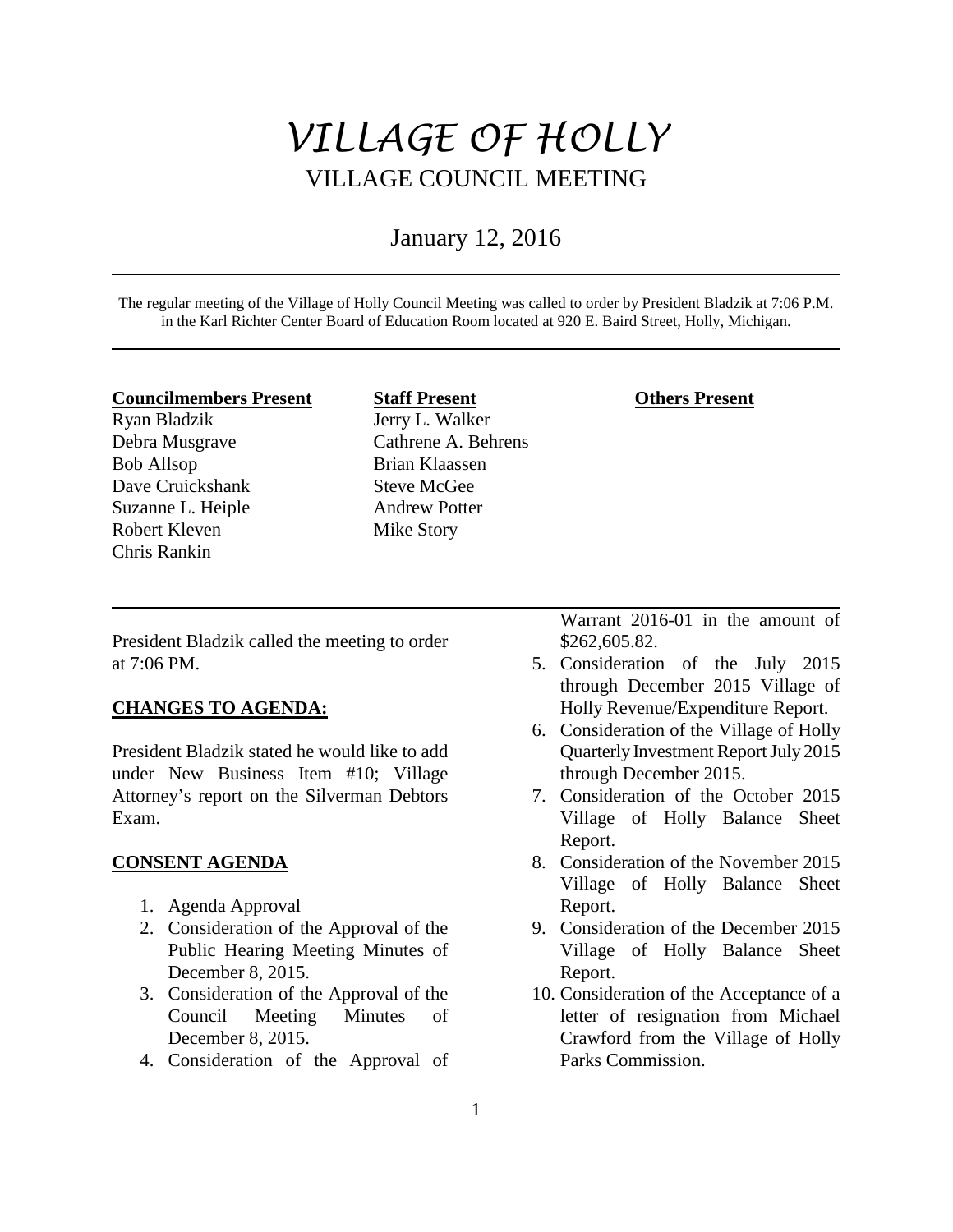- 11. Consideration of Resolution 2016- 002, confirming the Village President's re-appointment of Joyce Leece to the Village of Holly Parks Commission.
- 12. Consideration of Resolution 2016- 003, confirming the Village President's re-appointment of Nick Pohl to the Village of Holly Planning Commission.
- 13. Consideration of Resolution 2016- 004, confirming the Village President's re-appointment of Don Winglemire to the Village Historic District Commission.
- 14. Business Registration
	- a. The Facility Sports Complex, 405 Cogshall

**CM 2016-001 Motion by Musgrave, second by Cruickshank to approve the agenda as amended.**

**Motion carried by a voice vote of all ayes and no nays.** 

#### **PUBLIC COMMENT**

Deanna Houldsworth, Holly High School, stated she teaches the kids there with autism. They are here to speak about a campaign they are having, Light Up Holly Blue. They are having a "blue out" basketball game on January 22, 2016, the boys and girls varsity game. This has snowballed and turned into something huge. All of the businesses downtown are participating; they purchased blue lights for every business downtown and they are also doing a promotion campaign. They are asking during the week of January 16 through January 23 if you could light up your street lights in blue to help us promote this

and have Holly hit the maps. We have never heard of another City or school which has done this but the backing is just amazing.

Manager Walker stated she is talking about the street lamps being turned blue but it is not the actual lamps that are in there but it was actually additional lights purchased by Dicken's. Dicken's has allowed the Village to use them and Director Klaassen has actually purchased the blue wax paper. He thought that it would be good to notify the Council that this would be a weeklong event and staff wanted the council to be aware of all of the downtown support from the businesses.

John Lauve, 200 N. Saginaw stated he wants to talk about the bike lane. He provided a copy of the summary for everyone. *No copy was provided to the Village Clerk/Treasurer for the record.* The bike lane is narrowing down the street from four lanes to two lanes from Grange Hall to Maple Road. He has talked to people who live and have businesses on that street and no one is in favor of it. They think it is going to be a terrible thing to do. Somehow in this book; less than half the people answered the questions are the people who support it. He presented a graphical representation to the Council. Less than half the people that answered the questions are people who supported it. He stated the Village was right at the limit of making a conversion there. There are school buses, trains and at Grange Hall Road you have terrible congestion with the same thing down at Maple when trucks are dropping off supplies at Winglemire' s. You have fire vehicles, police vehicles and there are 70 cuts in the road. That means when you go into the library you are going to slow down all the traffic, so you are going to disrupt the whole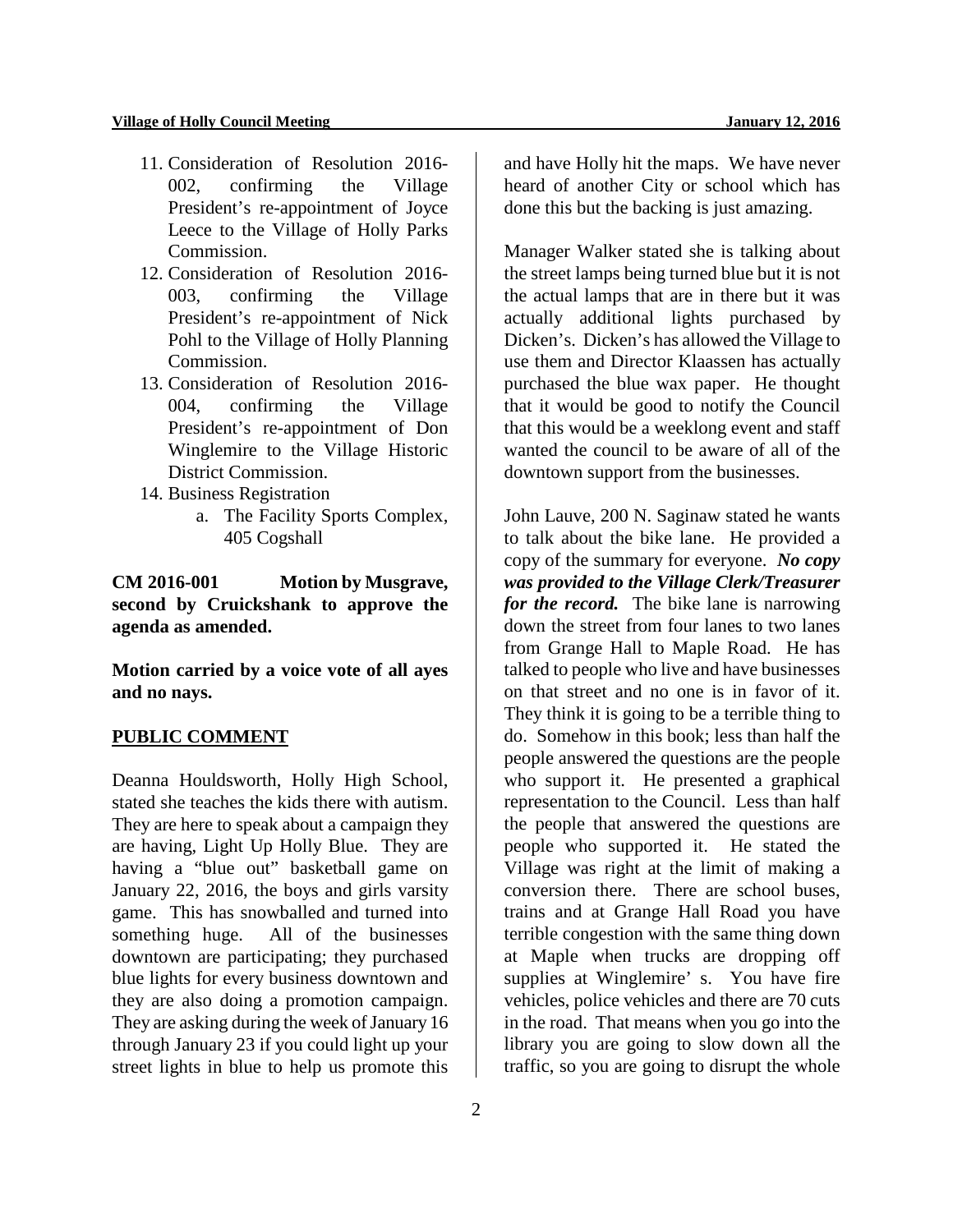thing. The rationale for this is "let's try it"; you don't try something that is stupid and have to live with it for a year. It should not be done, it is not supported by the facts; there are so many bikes in town we have to have a bike lane down the middle of the street. This is a main artery; this should not be decided without greater involvement. He has talked to people, no one is for it that he has talked to. There are other ways that we can do something to improve the street. He planted some flowers and fixed it up. He lives here, he knows what the traffic is like. In the winter time there are no bikes, in the winter time people get killed and it's going to happen.

## **OLD BUSINESS**

None

#### **NEW BUSINESS**

## **#1. Historic District Committee Report from Committee Chairperson Sue Les.**

Sue Les provided the council a map of what they are suggesting as a new historic district. There should also be a list of the people who are on their committee. Currently the group includes Ron Campbell, Shannon Cole, Diana Clark-Davis, herself, Chris Rankin and Linda Smith. Of the six of them only two live in the Village. She was supposed to be here in November and December and was unable to make it and she apologized. They are recommending an expansion of the Holly Historic District with the current district highlighted and the suggested new boundaries, which are in red. They had several sessions and had several tours of the Village and that is why the suggestions are as you see them. The photo survey was made of areas of interest

which they felt would add to the value of the district. These are available on a USB flash drive. There is no reason to begin tracing building history unless the council decides to follow through with the historic district expansion. A lot of the research can be done online with volunteers. They suggested utilizing a Google spreadsheet which would help to organize the volunteers. Ron Campbell, who works for Oakland County, has advised that the research can take several years. The second recommendation is to start with some fresh volunteers which is why she included the list of the current committee. Definitely they are looking for some other participants. From the original workshop in 2014 we have lost over half of our participants; possibly utilizing some Holly High School students looking for extra credit would be a viable option. There are several people currently on the committee who will be available to help out and Linda Smith has agreed to maintain all of the notes from the meetings.

## **#2. Consideration of the appointment of an Adhoc Committee regarding a 425 Agreement between the Village of Holly and Holly Township.**

President Bladzik stated that last summer as a result of a couple of conversations, Council Member Musgrave and Council Member Rankin, along with Mr. Walker and Ms. Behrens, started looking at development patterns and provisions of municipal services.

There have been conversations and attempts to extend our Village services to the Pulte subdivision along Academy and down there that never came to fruition but now with the unfinished subs starting to develop again, they started doing a little research on processes.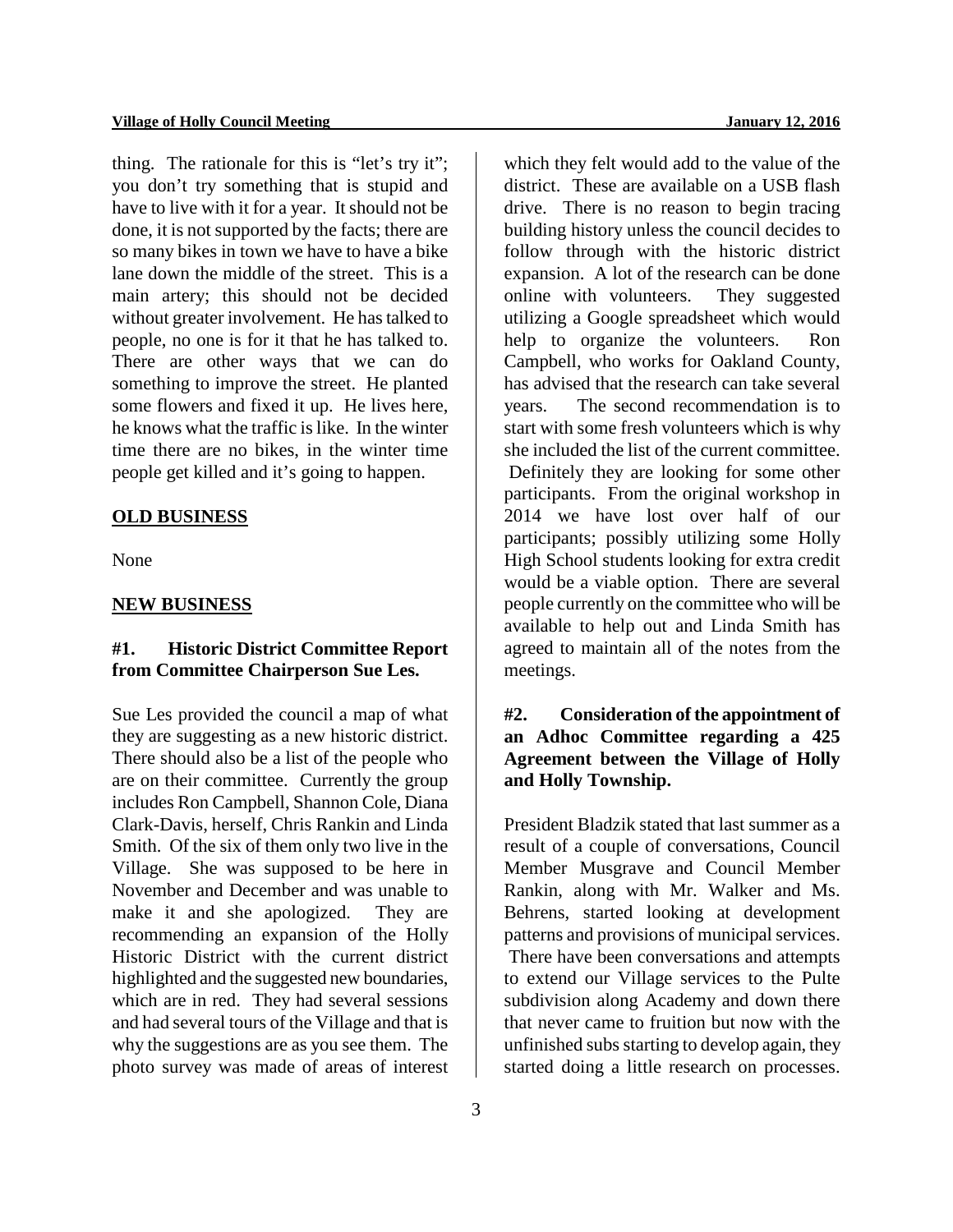There are three practical ways to go about doing this; through cityhood and annexation, through annexation by petition of the residents and third through a 425 agreement. We were looking at a bit of time and learned that Riverside north sold very quickly. He and Manager Walker met with Dale Smith and Mark Freeman to get their take on this and what their consensus was. They got the feeling that they would look favorably on a 425 agreement; nothing has been proposed solidly at this time, it is just concepts and ideas. They are looking at council to authorize an Adhoc committee and if there is staff time or attorney time needed; we would like to have that authority to utilize these resources.

Council Member Cruickshank stated that this is just to get a committee going to talk about the possibility.

President Bladzik stated when they talked to Mark and Dale they felt that the committee would be able to start on common ground to eventually present to the Township Board. If there are fundamental differences that prevent us from moving forward at least we tried. This was prompted by looking at the subdivision behind Fairfield, the condominiums at Dockside and out to Fish Lake Road. This is just kind of opening that dialogue and discussion to see if there is something that they could look at. If all of that area gets developed into neighborhoods, police and streets are something that we are either going to have to figure out or the Township is going to have to figure out. You can't have neighborhoods that large without thinking above these issues.

Council Member Heiple asked if there was a time frame in which to accomplish this.

President Bladzik stated that at the first meeting the committee holds he would present to the group; he is very conscious of a time frame. There is a sooner aspect that he looks at that we are sooner rather than later before we go down the rabbit hole with the development but he wouldn't want anything rushed to the point where it is shoddy or not mutually beneficial.

**CM 2016-002 Motion by Musgrave, second by Rankin to approve the establishment of an Adhoc Committee, and allow Village Administration and the Village Attorney to provide support and resources as necessary, regarding a 425 agreement between the Village of Holly and Holly Township.** 

**Motion carries by a voice vote of all ayes and no nays.** 

President Bladzik stated that Council Member Musgrave, Council Member Rankin and himself would be the committee members with Council Member Cruickshank to serve as an alternate.

**#3. Consideration of the Finance Committee Recommendation regarding the KRCC Director and consideration of the approval of a shared service agreement with Holly Township Parks and Recreation regarding KRCC Administration.**

Manager Walker stated that upon the announcement of Nick Klempp's promotion with the Holly Community Coalition, it did not leave him enough time to serve as the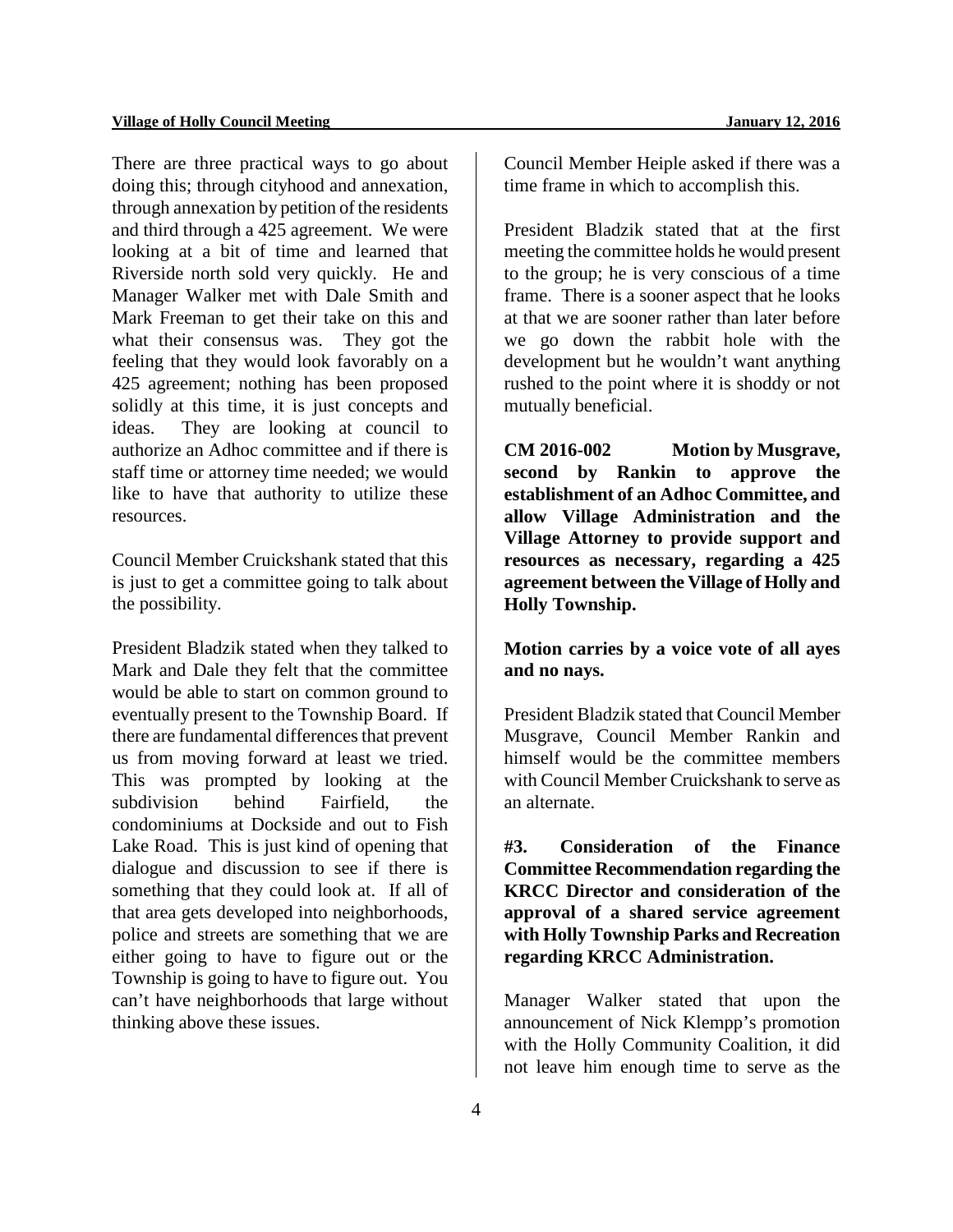Community Center Director. At that time Tony Engelberg and Joe Mishler served as community center program coordinators, Mr. Mishler handling the auditorium and Mr. Engelberg handling the sports side of things. Both of these gentlemen did an excellent job during the interim period however; in talking with Mr. Klempp and monitoring payments he would receive 40% of any of the classes that were reserved plus a \$100 travel allowance. They started to analyze this as they looked for people to replace his position and did not believe we could attract enough candidates to operate on that type of fiscal compensation. The finance committee met and he talked about the situation with them and spoke of discussing with Holly Township Parks the possibility of sharing administration with their Director Toni Brinker. After the Finance Committee meeting they authorized him to enter into further discussion with Ms. Brinker to see if they could fashion some type of agreement. In their council packet they have a contract for services provided through Holly Township Parks by Ms. Brinker. This has already been before the Holly Township Parks Board. The Holly Township Parks Board is autonomous from the Holly Township Board by state law so they have the authority to act of their own accord. Pending Council approval, they have agreed to enter into this agreement with the Village. Attorney Gildner has reviewed the agreement to ensure there were no problems with it. This agreement calls for a 40% split for room rentals and facility rentals with 20% going off the top to Holly Area Schools because that is what pays for the utilities and so forth. The Karl Richter Community to maintain 40%, the school district to receive 20% and the Holly Township Parks to get 20%. It calls for the same \$100 travel allowance each month and

building supervisor. Every time there is an event in the school, unless it is a Village event or a school event, we require a building monitor on site to ensure everything goes well and the building is secured after the event is over. The building monitor charge is \$15.00 per hour with \$10.00 per hour going to the building monitor, \$2.50 would go to Ms. Brinker because she is going to be doing the scheduling, and \$2.50 would come to the Village for oversight. Ms. Brinker currently has programming that she has already moved over to the community center. They placed a time period effective the date of signing through June 30, 2017. He wanted to have it correlate with the Village budget. There is a termination clause by which either party can terminate the contract with sixty days' notice and he believes that sixty days would give

the only thing in addition is \$2.50 of the

them time to re-boot and come up with a new plan. Ms. Brinker would be available in the building two half days and will be available by telephone if someone wants to come and tour the facility.

Council Member Cruickshank asked Ms. Brinker if the workload would be manageable for her since we are anticipating that the community center would be much more than it currently is now.

Toni Brinker stated that she looks at this as a growth opportunity with her still running it and having to hire additional staff either through Holly Township or through the Community Center to handle the demand. She thinks that she can handle it because people already call her to see if she can run programs and she sees this as another venue to offer.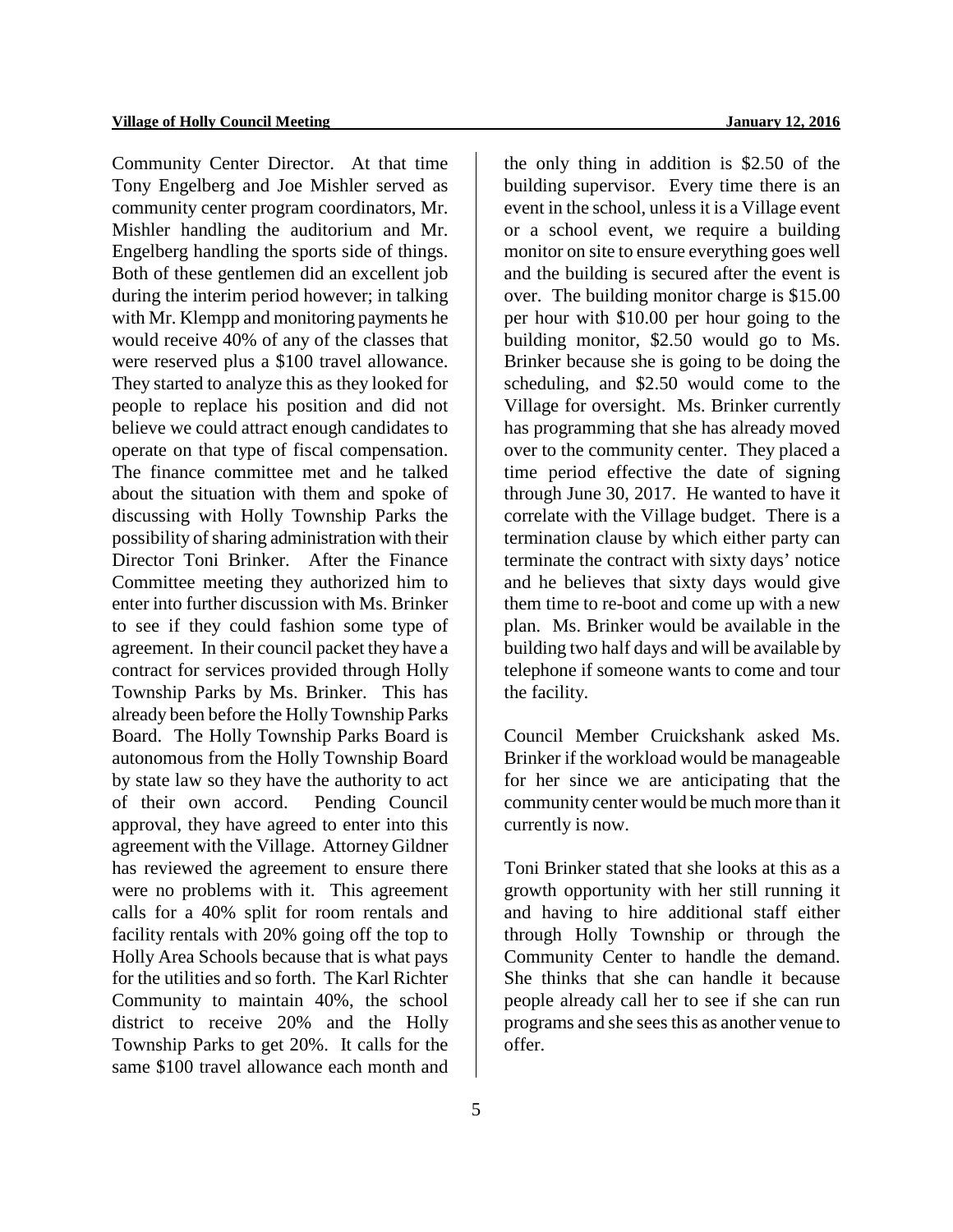**CM 2016-003 Motion by Heiple, second by Musgrave to approve the shared services agreement between the Village of Holly and Holly Township Parks and Recreation for administration of the Karl Richter Community Center.** 

#### **Roll call vote was as follows:**

**Voting for: Cruickshank, Heiple, Kleven, Musgrave, Rankin, Allsop, Bladzik Voting against: None Absent: None Motion carried.** 

## **#4. Consideration of the Purchase of a Grinder Pump for the Maple Street Lift Station.**

Director Klaassen stated the Village currently has 13 lift stations in the Village and this lift station is one of our larger lift stations. It has two 15 horse pumps. About a week to ten days ago they started having issues and they pulled the pump and the contractor advised the pump was shot. Upon doing some research, the pump was installed as an obsolete pump. We don't have the ability to go out for three bids because we currently have a Flygt pump in there and if we were to try to put a different sump pump in there we would have to reconfigure the control box and run two separate pumps so it is a sole provider issue.

President Bladzik asked if this pump pumped back to the waste water treatment plant.

Director Klaassen advised that it did.

Council Member Musgrave asked if this item was budgeted.

President Bladzik stated that this item was not budgeted but there is \$40,000 in budgeted monies available and additionally the SAW grant might be able to offset some of it. This was not budgeted, it just popped up.

Council Member Cruickshank asked what the projected life span of the remaining 12 lift stations.

Director Klaassen stated he has consulted with Doug Scott the Village Engineer about the Baird Street lift station because we have some issues over there. He is compiling information on that and will have some of the information during the budget process but we will try to correct a little bit at a time because the repair is expensive.

**CM 2016-004 Motion by Musgrave, second by Rankin to authorize the purchase of the replacement Flygt FP 3153.390 explosion proof chopper pump for the Maple Street lift station from Kennedy Industries in the amount of \$16,850.** 

#### **Roll call vote was as follows:**

**Voting for: Heiple, Kleven, Musgrave, Rankin, Allsop, Cruickshank, Bladzik Voting against: None Absent: None Motion carried.** 

**#5. Consideration of the Re-Programming of Program Year 2015 CDBG Funds from Code Enforcement to Clearance and Demolition in the amount of \$4,000.**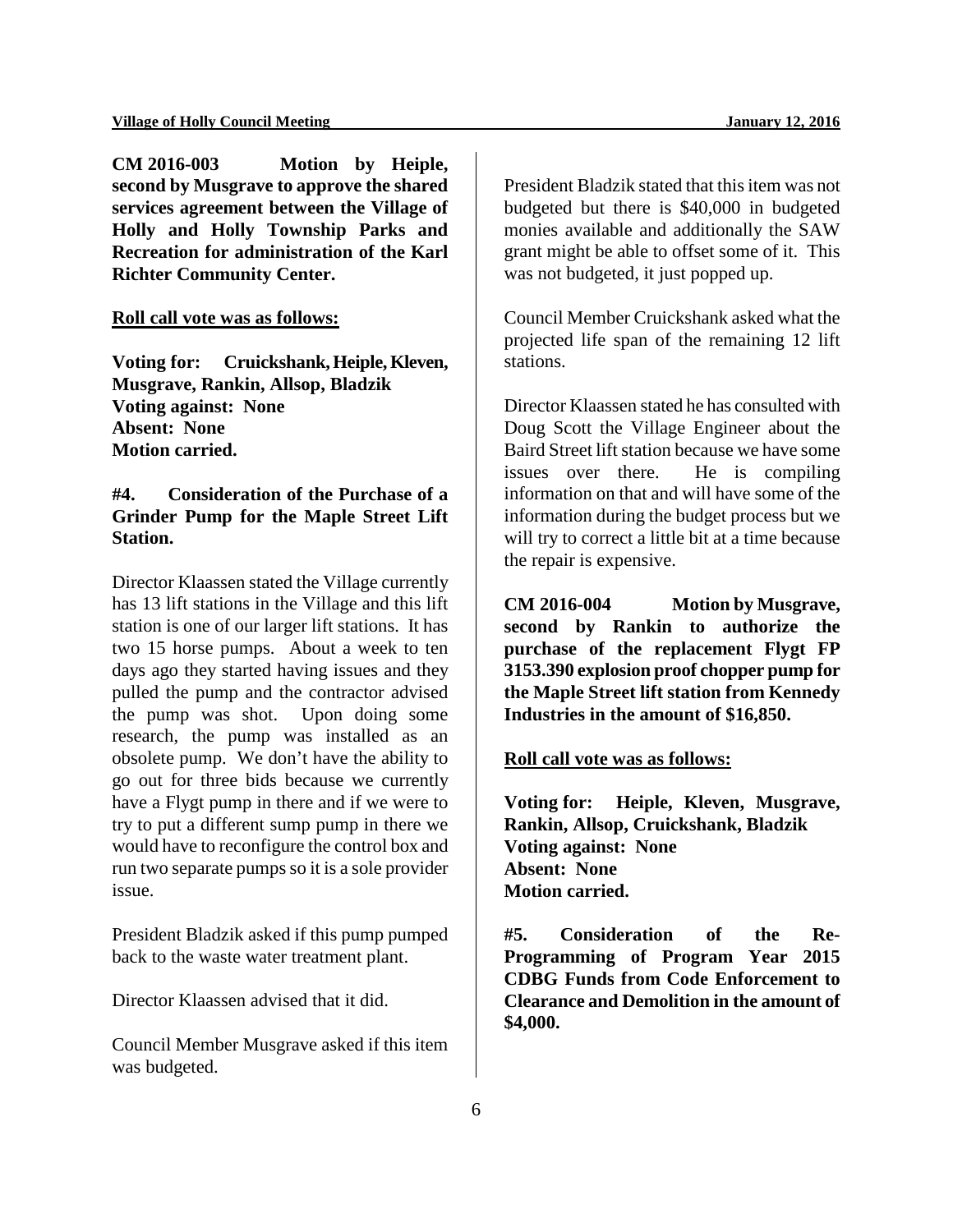**CM 2016-005 Motion by Musgrave, second by Heiple to authorize the reprogramming of Program Year 2015 Community Development Block Grant Funds from Code Enforcement to Clearance and Demolition in the amount of \$4,000.** 

Council Member Heiple wanted to make a point for Mr. Lauve about the home being fixed or repairs versus demolished and she thinks that the Council discussed this in detail and based upon Fire Chief McGee's recommendations it looks like the property would be worth more without the building on it. She thinks that it will be beneficial to the Village to demolish the structure.

Council Member Kleven stated that John Lauve has saved two buildings in this town which includes the Mill and the Gray Lady so he thinks that Mr. Lauve knows what he is talking about.

Council Member Cruickshank stated he is somewhere in the middle of this as he knows something needs to be done with the property but being that the Chief went through there and made his recommendations in addition to all of the rodents and vermin in there.

Council Member Allsop stated the home is too far gone.

Council Member Cruickshank asked if anyone would entertain the idea of putting the decision off for a week.

**CM 2016-006 Motion by Cruickshank to postpone the reprogramming of PY 2015 CDBG funds until the next council meeting.** 

#### **Motion fails due to lack of a second.**

Council Member Heiple asked if there was still time for someone to come forward and advise they want to save this house and dump a bunch of money into it.

Village Clerk/Treasurer Behrens stated that the \$4,000 she is requesting to re-program is to be used for remediation purposes on this home. There is asbestos remediation and possibly lead paint remediation and staff would like to get started on the remediation processes involved.

President Bladzik stated that the building was condemned due to the structural integrity of the foundation whereas when we talk about other building that have been rehabbed through the neighborhood stabilization program. It is one thing to put some paint on a building; it's another thing to correct structural issues with an existing building.

Council Member Rankin asked if the remediation would have to be done by someone who would fix up the house as well.

Chief McGee stated that it would. If you see the house the upstairs is burnt out and the foundation is literally crumbling. The main floor is perfect but we don't have access to go into the building. It has more than 50% damage to it so it all has to be brought up to code.

Council Member Rankin asked if this house had any historical significance similar to the Gray Lady.

Chief McGee stated that it did not.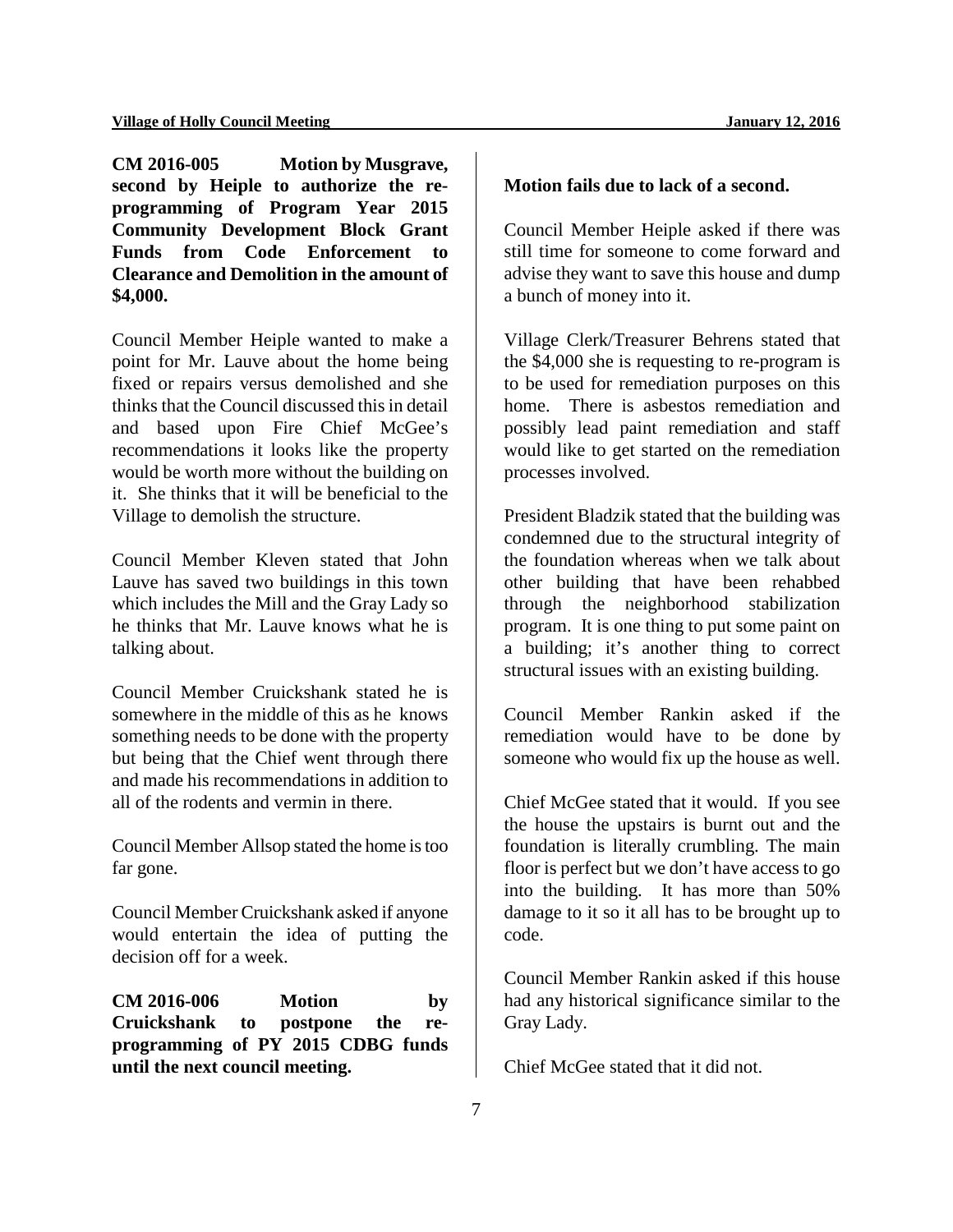**CM 2016-007**

Village Clerk/Treasurer Behrens advised that information on the historical value of this house was sent up to the State of Michigan Historic Preservation Office and we have heard nothing back from them regarding any significance to the property or structure.

#### **Roll call vote was as follows:**

**Voting for: Allsop, Cruickshank, Heiple, Musgrave, Rankin, Bladzik Voting against: Kleven Absent: None Motion carried.** 

**#6. Consideration of the Adoption of Ordinance 437, Amending Section 2 of the Village of Holly Zoning Ordinance.**

**CM 2016-007 Motion by Heiple, second by Musgrave to adopt Ordinance 437, Amending Section 2 of the Village of Holly Zoning Ordinance.** 

#### **Motion by Musgrave to waive the reading.**

Council Member Cruickshank asked why the Village stuck with solid surface volleyball courts. Is that something that could jam the Village up at a later time? Someone may want to place a sand volleyball court inside the building.

**CM 2016-008 Motion by Cruickshank, second by Musgrave to amend the ordinance to strike the word solid surface prior to volleyball.** 

**CM 2016-008 Motion carried by a voice vote of all ayes and no nays.** 

#### **Roll call vote was as follows:**

**Voting for: Cruickshank, Heiple, Kleven, Musgrave, Rankin, Allsop, Bladzik Voting against: None Absent: None Motion carried.** 

**#7. Consideration of the Adoption of Ordinance 438, Amending Section 12 of the Village of Holly Zoning Ordinance.**

**Motion by Musgrave to waive the reading.** 

**CM 2016-009 Motion by Heiple, second by Musgrave to adopt Ordinance 437 to amend section 12 of the Village of Holly Zoning Ordinance.** 

#### **Roll call vote was as follows:**

**Voting for: Kleven, Musgrave, Rankin, Allsop, Cruickshank, Heiple, Bladzik Voting against: None Absent: None Motion carried.** 

## **#8. Consideration of the Adoption of Ordinance 439, Amending Chapter 6 of the Village of Holly Code of Ordinances, Signs.**

Manager Walker stated over the past couple of years there have been numerous requests for message board signs and each of these requests has required a variance by the Zoning Board of Appeals. In discussion with Ms. Rebar, Chairperson of the ZBA, there was discussion regarding whether this ordinance needed to be revised. This ordinance would only be in effect in Commercial and NOC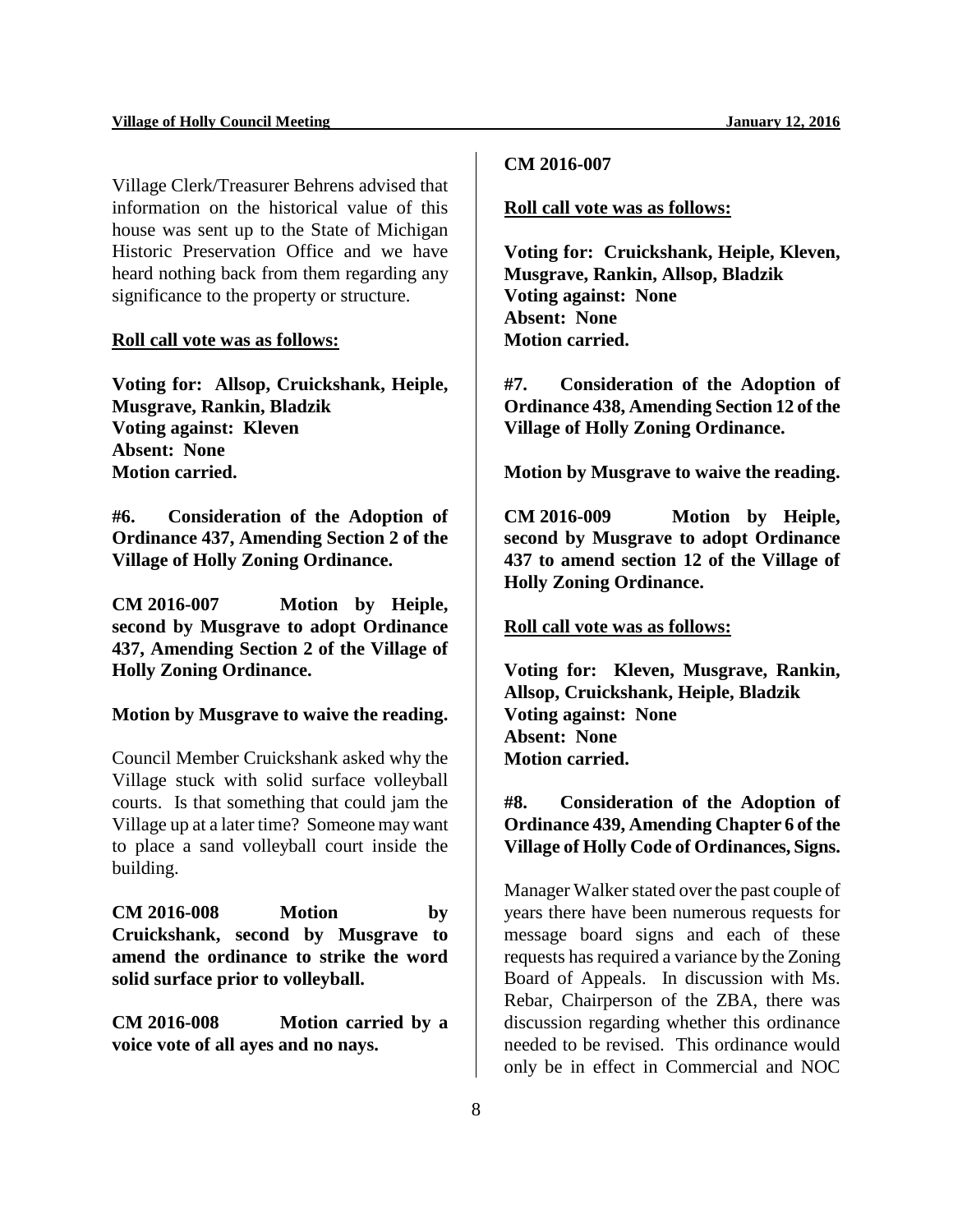#### **Village of Holly Council Meeting January 12, 2016**

districts and would not affect pole signs. There is a request from Metro North Credit Union and they wish to add a message board sign to their sign and in the past they would have had to get a variance from the ZBA.

**CM 2016-010 Motion by Allsop, second by Cruickshank to adopt Ordinance 439 amending the Village of Holly Ordinance Chapter 6, Signs.** 

#### **Roll call vote was as follows:**

**Voting for: Musgrave, Rankin, Allsop, Cruickshank, Heiple, Kleven, Bladzik Voting against: None Absent: None Motion carried.** 

**#9. Consideration of the Approval of the Adoption Agreement Amendment for Security Benefit regarding the SBC 457 Plan compliance for the Village of Holly.** 

**CM 2016-011 Motion by Musgrave, second by Rankin to approve the amended Adoption Agreement for Security Benefit regarding the Village of Holly 457 Plan.**

**Motion by Rankin, second by Musgrave to waive the reading.**

Clerk/Treasurer Behrens stated that the Village currently has a 457 plan offered to employees which are pre-tax dollars they can put into an account to use at retirement. Every few years the IRS changes some of the rules on these plans and we have to adopt these new rules in order to remain in compliance with the laws and this is the situation in this current case.

## **Roll call vote was as follows:**

**Voting for: Kleven, Musgrave, Rankin, Allsop, Cruickshank, Heiple, Bladzik Voting against: None Absent: None Motion carried.** 

**#10. Consideration of the report from Village Attorney Mike Gildner on the debtor's exam held this afternoon with Buzz Silverman.** 

Attorney Gildner and Manager Walker participated in a debtor's exam today at a recorder's office in Bingham Farms and we were able to see Mr. Silverman by video and he was able see them. It appears that there is a great deal of property within the varios Silverman properties which are part of the shell game but there is very little liquidity. According to Silverman when the bubble burst in 2008 it left them with a lot of property but very little cash. He asked Mr. Silverman about the 2015 agreement that they would make installment payments and asked why he would enter into such an agreement without any means to pay the debt. Mr. Silverman advised that they had some expectations that some properties would sell but those deals fell through and he was left with nothing to pay. He said more than once his expectation is to make good the debt; he didn't have anything tangible to offer at this time, it is just the ability to pay at this point and time. He went into this looking to find some leads on where to go with this. He knows that Comerica Bank is the original financing agency for these various entities and when he got back to the office this afternoon he prepared a subpoena to try to flush out those records. They also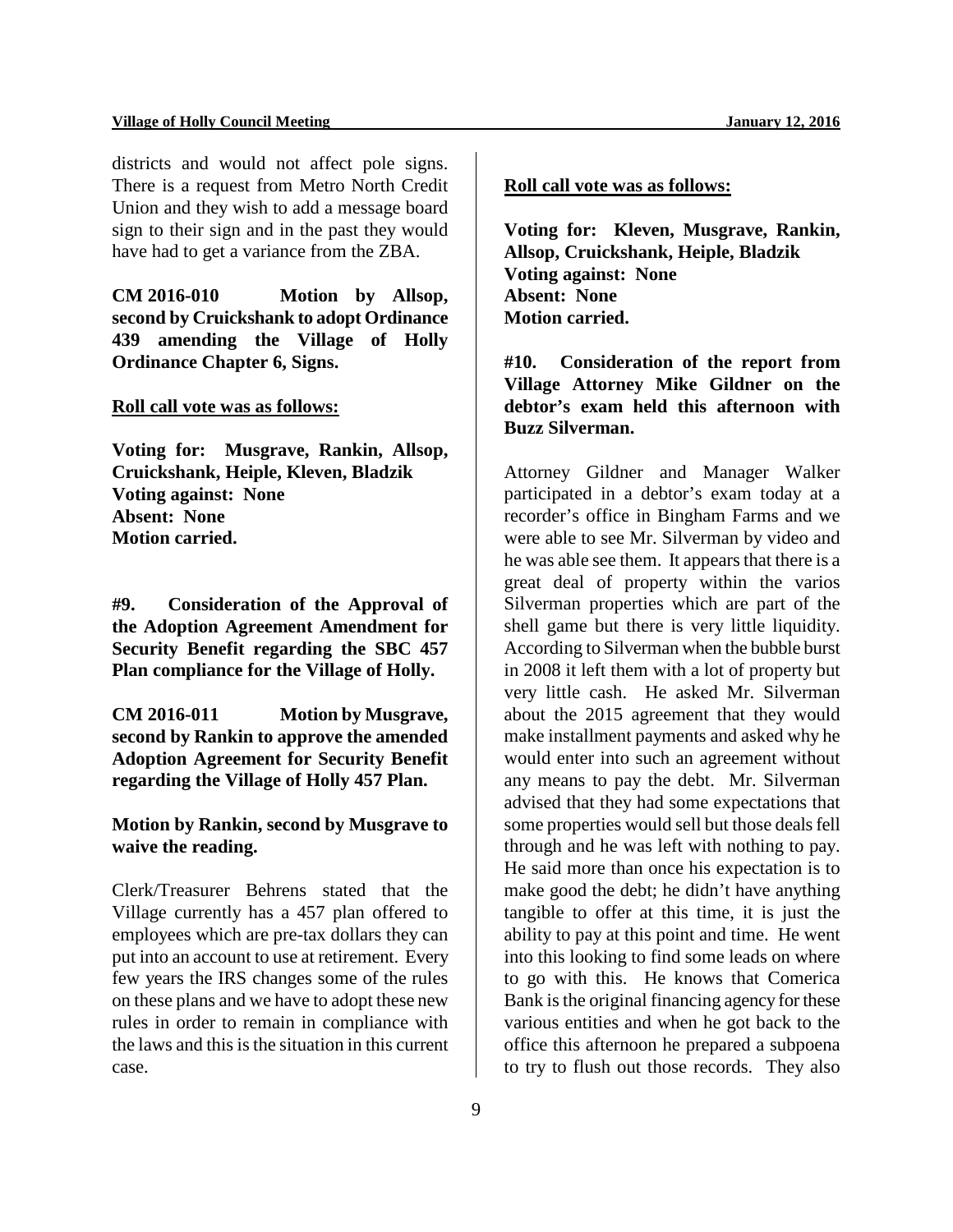learned about the transaction which took place last month and apparently it was another Silverman property, Riverside LLC, sold that property and his testimony was that all of the money which changed hands went to Comerica and not to him. One of these entities which is a defendant in this case, owns other property on Grange Hall Road which is being marketed but for any listings on hese properties that will give us a good sense of what the corporate defendants own.

President Bladzik asked if what Silverman shared in this deposition was found not to be accurate is that considered perjury.

Attorney Gildner stated yes it would as he was under oath.

President Bladzik asked if one of the entities that is part of this lawsuit owns any property can we do anything about that.

Attorney Gildner stated there is an option of placing a judgment lien against these properties. If Comerica currently has liens on all of these properties, our lien would come after Comerica's but we would definitely be on the list.

**CM 2016-012 Motion by Heiple, second by Musgrave to place judgment liens on any property involving Silverman and to authorize enforcement action in consultation with the Village Manager.**

**Motion carried by a voice vote of all ayes and no nays.** 

#### **REPORTS**

**Village Manager**

Manager Walker stated the stage floor in the auditorium was completed today and looks like brand new. It was paid for in part by the Holly Community Coalition, the Holly Community Fund and a portion of the seed money provided by the Village for the community center.

## **Attorney**

Attorney Gildner was busy for him and a fairly brisk month.

### **Clerk/Treasurer**

Nothing to report.

## **BOARDS AND COMMISSIONS**

Council Member Rankin stated the Parks Commission had their first meeting of the year last week. It was a busy meeting and they got a lot accomplished.

Council Member Allsop stated that the ZBA met to discuss the results of the Oakland County Mid Town report and nothing really got accomplished.

Council Member Musgrave stated that HAYA had their annual elections and are in the process establishing their committees.

Council Member Heiple stated they had a special meeting on December  $16<sup>th</sup>$  to discuss the ordinance amendment that was presented here tonight at the council meeting.